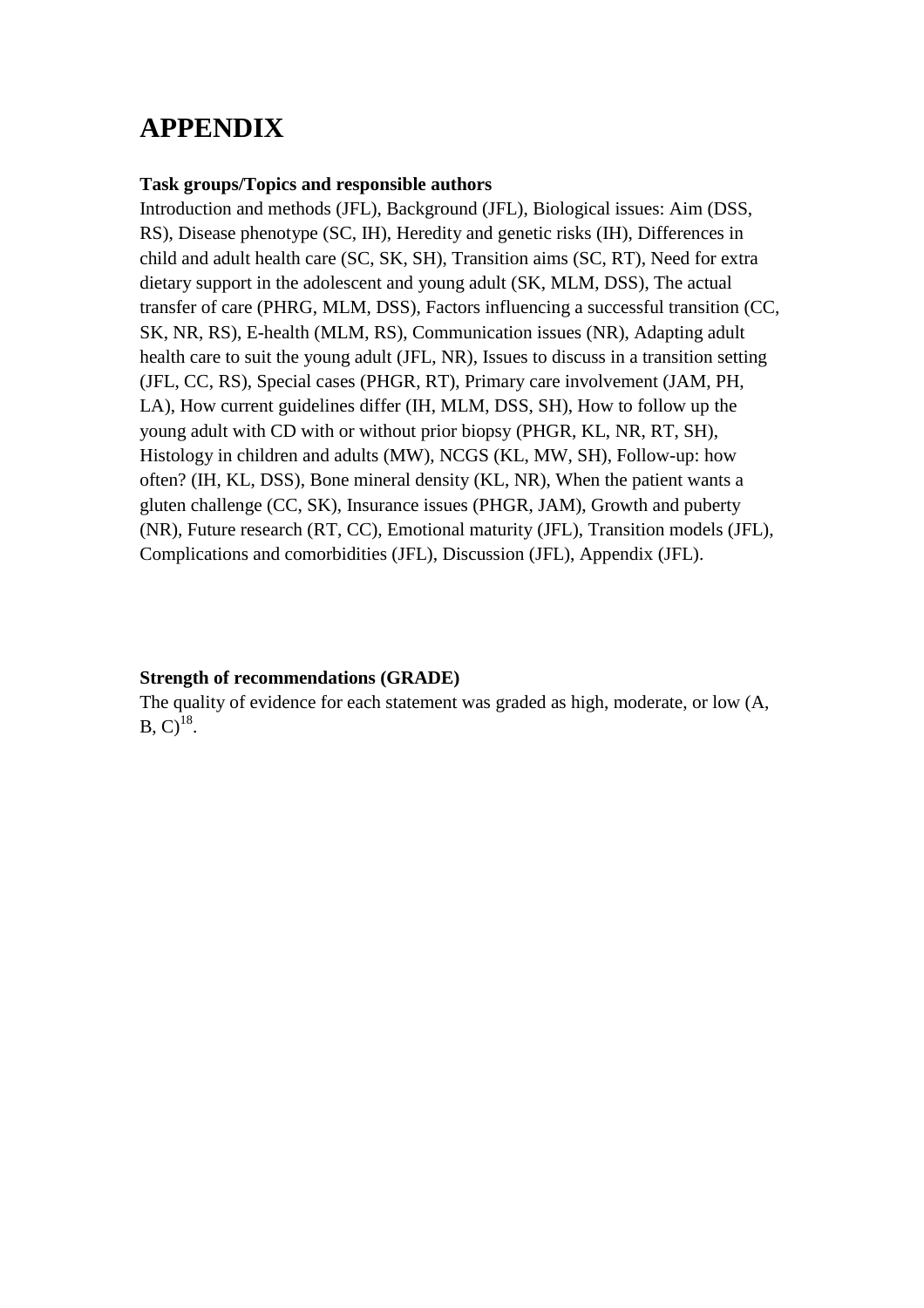## **"Transition document"**

Young adults with coeliac disease should be provided with a medical summary of their childhood ("the transition document") and on-going health issues.

| <b>Purpose</b>                                                                                                                                                                                                                                                           | <b>Content</b>                                                                                                                                                                                                                                                                                                                                                                                                                                                                                                                                                                                                                                |
|--------------------------------------------------------------------------------------------------------------------------------------------------------------------------------------------------------------------------------------------------------------------------|-----------------------------------------------------------------------------------------------------------------------------------------------------------------------------------------------------------------------------------------------------------------------------------------------------------------------------------------------------------------------------------------------------------------------------------------------------------------------------------------------------------------------------------------------------------------------------------------------------------------------------------------------|
| To serve as an important means<br>$\bullet$<br>of communicating medical<br>concerns with an accepting adult<br>physician.<br>To ensure that the patients<br>maintain awareness of and input<br>into the issues viewed as most<br>critical in their health <sup>145</sup> | • What was the basis of the coeliac<br>diagnosis?<br>• Has the child suffered from signs and<br>symptoms of malabsorption before<br>starting a GFD?<br>• Serological and biopsy results before<br>starting a GFD?<br>• Serological and biopsy results after<br>starting a GFD?<br>• Has the patient been screened for<br>other diseases during childhood<br>(including type 1 diabetes and<br>autoimmune thyroid disease)?<br>• Has the patient any signs of other<br>comorbidities?<br>• Did the patient follow the diet since<br>diagnosis (adherence)<br>• Percentiles for height, bodyweight,<br>body mass index, pubertal<br>development |

*GFD, Gluten-free diet*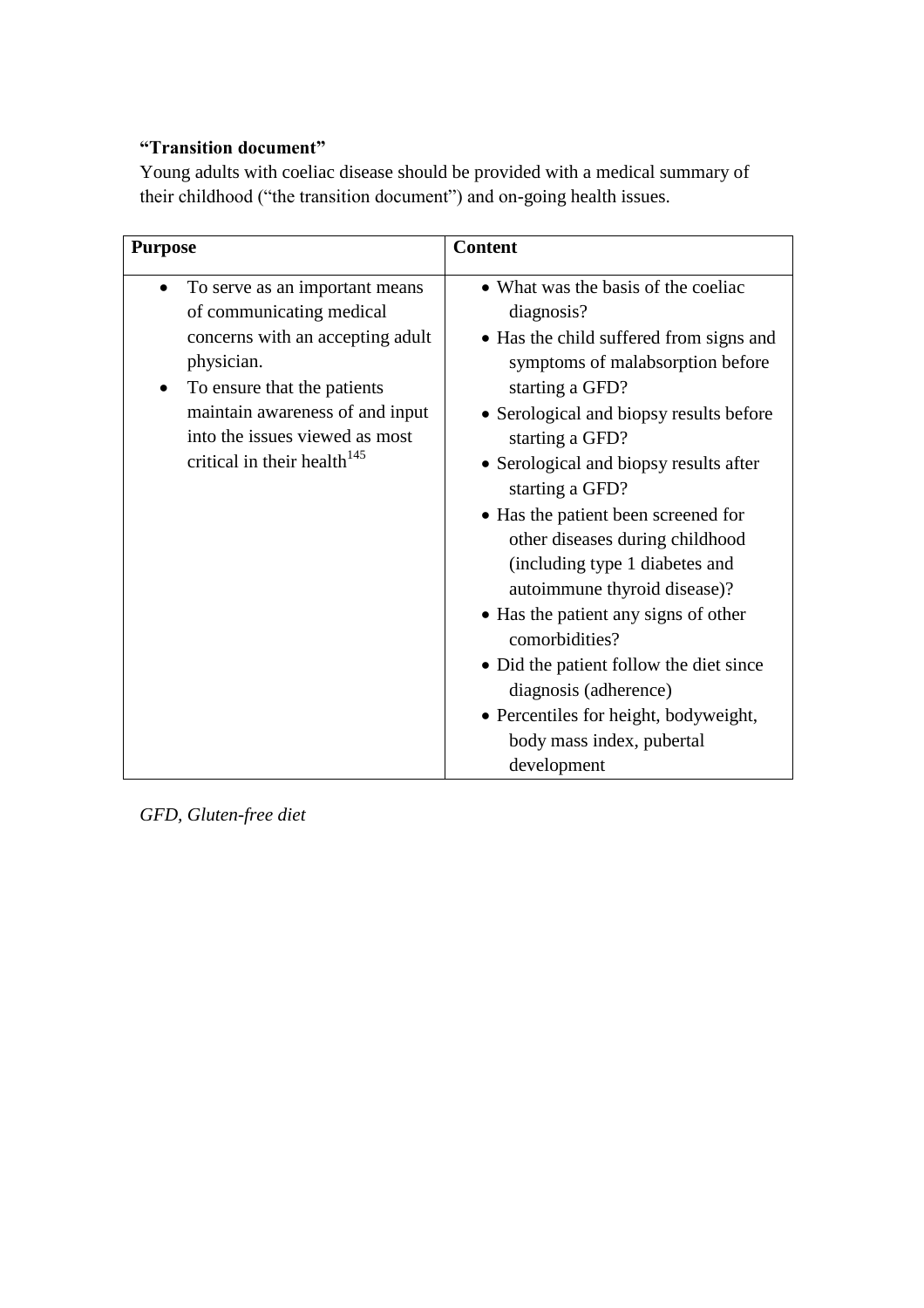# **Literature search**

## **Medline (Ovid)**

1. exp Celiac Disease/

2. exp Glutens/

3. (celiac\* or celiak\* or coeliac\* or coeliak\* or gluten or non-tropical sprue or nontropical sprue).ti,ab,kw.

4. or/1-3

5. exp "Continuity of Patient Care"/

- 6. Patient Transfer/
- 7. exp Patient Care Planning/
- 8. exp Transition to Adult Care/
- 9. (transition\* or transfer\*).ti,kw.

10. ((transition\* or transfer\*) adj10 (care or service\* or centre\* or centre\* or clinic\* or facility or facilities or unit\* or department\* or patient\*)).ab.

11. (continuity adj3 (care or health care or healthcare or treatment\* or therapy or therapies or patient\* or doctor-patient or nurse patient)).ti,ab.

12. or/5-11

- 13. 4 and 12
- 14. remove duplicates from 13

## **EMBASE**

#11 #4 AND #10 #10 #5 OR #6 OR #7 OR #8 OR #9 #9 (continuity NEAR/3 (care OR 'health care' OR healthcare OR treatment\* OR therapy OR therapies OR patient\* OR 'doctor-patient' OR 'nurse patient')):ab,ti #8 ((transition\* OR transfer\*) NEAR/10 (care OR service\* OR centre\* OR centre\* OR clinic\* OR facility OR facilities OR unit\* OR department\* OR patient\*)):ab #7 transition\*:ti OR transfer\*:ti #6 'transition to adult care'/exp #5 'patient care planning'/exp #4 #1 OR #2 OR #3 #3